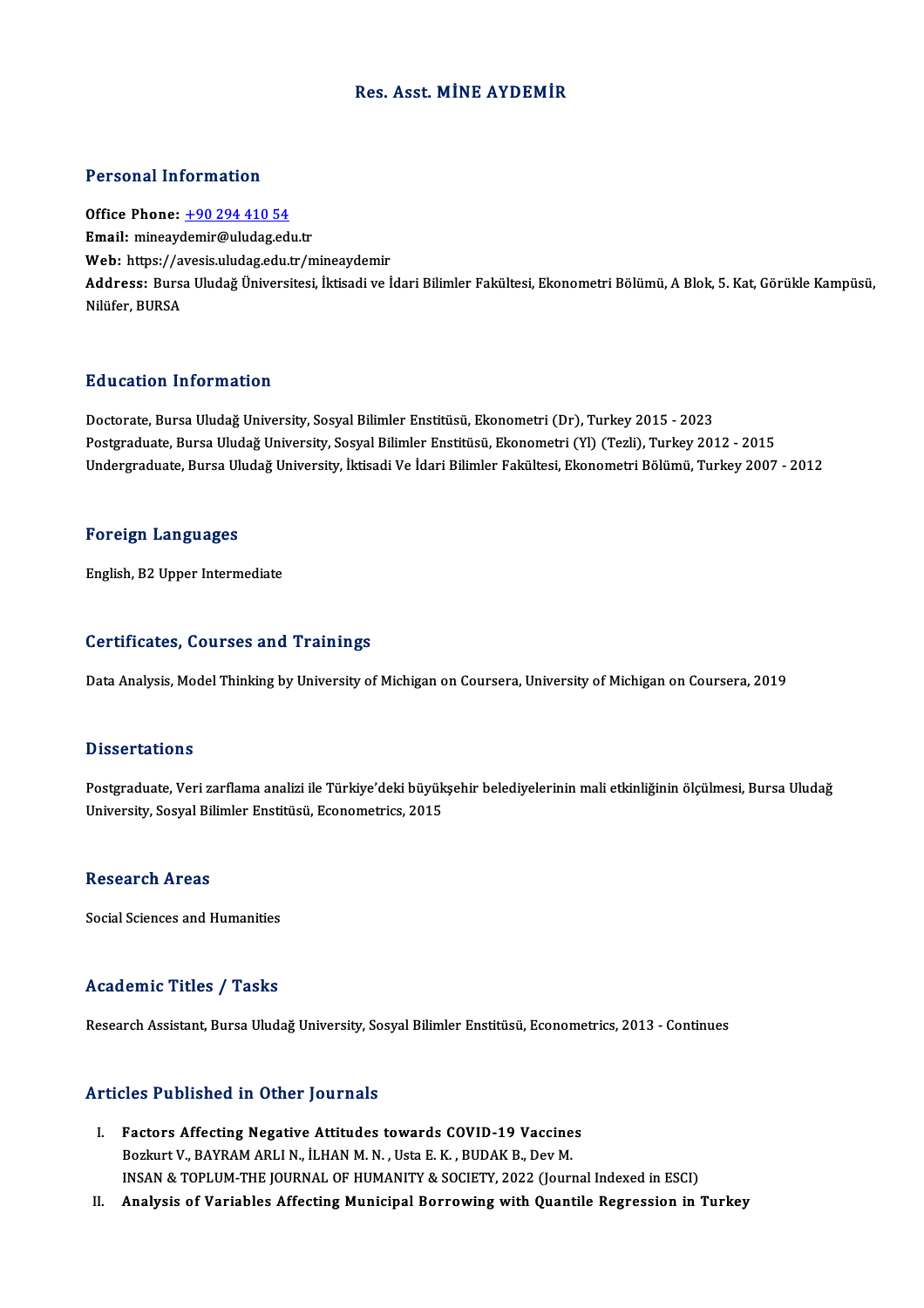Serbes H., Aydemir Dev M., Çetinkaya Ö., Bayram Arlı N. Serbes H., Aydemir Dev M., Çetinkaya Ö., Bayram Arlı N.<br>EGE ACADEMIC REVIEW, vol.22, no.2, pp.139-154, 2022 (Refereed Journals of Other Institutions)<br>İssal Matiyasyan Ölseğinin Türkse Casarlilik ve Güyanilirlik Calısması Serbes H., Aydemir Dev M., Çetinkaya Ö., Bayram Arlı N.<br>EGE ACADEMIC REVIEW, vol.22, no.2, pp.139-154, 2022 (Refereed Journals of<br>III. İçsel Motivasyon Ölçeğinin Türkçe Geçerlilik ve Güvenilirlik Çalışması<br>AYDEMİR DEV M. A

- EGE ACADEMIC REVIEW, vol.22, no.2, pp.139-154, 2022<br>İçsel Motivasyon Ölçeğinin Türkçe Geçerlilik ve G<br>AYDEMİR DEV M., ARAL N., SARAÇ M., BAYRAM ARLI N.<br>Business and Esenemise Besearsh Jeurnal vol.13, ne.1 İçsel Motivasyon Ölçeğinin Türkçe Geçerlilik ve Güvenilirlik Çalışması<br>AYDEMİR DEV M., ARAL N., SARAÇ M., BAYRAM ARLI N.<br>Business and Economics Research Journal, vol.13, no.1, pp.59-73, 2022 (Refereed Journals of Other Ins AYDEMİR DEV M., ARAL N., SARAÇ M., BAYRAM ARLI N.<br>Business and Economics Research Journal, vol.13, no.1, pp.59-73, 2022 (Refereed Journals of Other Institution<br>IV. Investigation of Students' Perceptions of Multidimensional
- Busines<br>Investi<br>Stress<br>Audami **Investigation of Student<br>Stress<br>Aydemir M., Bayram Arlı N.<br>BAMIKKALE UNIVERSITES** Stress<br>Aydemir M., Bayram Arlı N.<br>PAMUKKALE UNIVERSITESI EGITIM FAKULTESI DERGISI-PAMUKKALE UNIVERSITY JOURNAL OF EDUCATION,

Aydemir M., Bayram Arlı N.<br>PAMUKKALE UNIVERSITESI EGITIM FAKULT<br>pp.252-270, 2020 (Journal Indexed in ESCI)<br>Yasam Kalitesini Asıklamada Sasyal Dış

- V. Yaşam Kalitesini Açıklamada Sosyal Dışlanma ve Yaşam Tatmininin Rolü<br>Aydemir M., Bayram Arlı N. pp.252-270, 2020 (Journal<br><mark>Yaşam Kalitesini Açıklan</mark><br>Aydemir M., Bayram Arlı N.<br>International Journal of See International Journal of Social Inquiry, vol.13, no.2, pp.447-463, 2020 (Refereed Journals of Other Institutions) Aydemir M., Bayram Arlı N.<br>International Journal of Social Inquiry, vol.13, no.2, pp.447-463, 2020 (Refereed Jou<br>VI. Öğrencilerin Sosyal Dışlanmışlık Düzeylerinin Kantil Regresyon ile Analizi<br>Aydamir M. Bayram Arlı N
- International Journal of Soc<br>**Öğrencilerin Sosyal Dışl**ı<br>Aydemir M., Bayram Arlı N.<br>Celal Bayan Üniversitesi Soc Aydemir M., Bayram Arlı N.

Celal Bayar Üniversitesi Sosyal Bilimler Dergisi, vol.18, no.2, pp.262-274, 2020 (Refereed Journals of Other<br>Institutions) Celal Bayar Üniversitesi Sosyal Bilimler Dergisi, vol.18, no.2, pp.262-<br>Institutions)<br>VII. Türkiyede Bölgelere Göre Cinsiyete Dayalı Ücret Ayrımcılığı<br>Velam E.C. Aydamin M. Basal O. Aytas S. S. Bayram Arlı N. Institutions)<br>Türkiyede Bölgelere Göre Cinsiyete Dayalı Ücret Ayrı<br>Yalçın E. C. , Aydemir M., Başol O., Aytaç S. S. , Bayram Arlı N.<br>issüe Endüstri İliakileri ve İnsan Kaynalıları Dergisi vel 31 n

Türkiyede Bölgelere Göre Cinsiyete Dayalı Ücret Ayrımcılığı<br>Yalçın E. C. , Aydemir M., Başol O., Aytaç S. S. , Bayram Arlı N.<br>işgüç Endüstri İlişkileri ve İnsan Kaynakları Dergisi, vol.21, no.4, pp.119-130, 2019 (Refereed Yalçın E. C. , Aydemir M., Başol O., Aytaç S. S. , Bayram Arlı N.<br>işgüç Endüstri İlişkileri ve İnsan Kaynakları Dergisi, vol.21, no.4, pp.119-130, 2019 (Refereed Journals of Other<br>Institutions)<br>Türkiye'de Emek Piyasalarınd işgüç Endüstri İlişkileri ve İnsan Kaynakları Dergisi, vol.21, no.4, pp.119-130, 2019 (Refereed Journals of Other<br>Institutions)<br>VIII. Türkiye'de Emek Piyasalarında Cinsiyete Dayalı Ücret Ayrımcılığı: IBBSDüzey 1'e Göre Far

## Yalçın E.C., Bayram Arlı N., Aytaç S.S., Başol O., Aydemir M. Türkiye'de Emek Piyasalarında Cinsiyete Dayalı Ücret Ayrımcılığı: IBBSDüzey 1'e Göre Farklılıklaı<br>Yalçın E. C. , Bayram Arlı N., Aytaç S. S. , Başol O., Aydemir M.<br>Kocaeli Üniversitesi Sosyal Bilimler Dergisi, vol.21, no.4

## IX. RÜZGAR ENERJİSİ ÖLÇEĞİNİN TÜRKÇE GEÇERLİK VE GÜVENİRLİK ANALİZİ Kocaeli Üniversitesi Sosyal Bilimler<br>RÜZGAR ENERJİSİ ÖLÇEĞİNİN<br>Sarı E., Bayram Arlı N., Aydemir M.<br>International Journal of Coography

RÜZGAR ENERJİSİ ÖLÇEĞİNİN TÜRKÇE GEÇERLİK VE GÜVENİRLİK ANALİZİ<br>Sarı E., Bayram Arlı N., Aydemir M.<br>International Journal of Geography and Geography Education, no.40, pp.382-392, 2019 (Refereed Journals of<br>Other Institutio Sarı E., Bayram Arlı<br>International Journ<br>Other Institutions)<br>The Belationshin International Journal of Geography and Geography Education, no.40, pp.382-392, 2019 (Refereed Journals of Other Institutions)<br>X. The Relationship Between Employee Jealousy, Job Satisfaction, Burnout and Vigor: A Study of W

# Other Institutions)<br>The Relationship<br>Collar Employees<br>Permam Arli N. Arde The Relationship Between Empl<br>Collar Employees<br>Bayram Arli N., Aydemir M., Celik E.<br>JOUPNAL OF ECONOMY CULTURE A Collar <mark>Employees</mark><br>Bayram Arli N., Aydemir M., Celik E.<br>JOURNAL OF ECONOMY CULTURE AND SOCIETY, pp.31-43, 2019 (Journal Indexed in ESCI)<br>CALISAN KISKANCLIČI ÖLGEĞİNİN TÜRKÇE GEGERLİK VE GÜVENİRLİK GALISMA

# Bayram Arli N., Aydemir M., Celik E.<br>JOURNAL OF ECONOMY CULTURE AND SOCIETY, pp.31-43, 2019 (Journal Indexed in ESCI)<br>XI. CALIŞAN KISKANÇLIĞI ÖLÇEĞİNİN TÜRKÇE GEÇERLİK VE GÜVENİRLİK ÇALIŞMASI<br>Paymam Arlı N. Aydamir M. Celi JOURNAL OF ECONOMY CULTURE A<br>ÇALIŞAN KISKANÇLIĞI ÖLÇEĞIN<br>Bayram Arlı N., Aydemir M., Çelik E.<br>ISCUC The Journal of Industrial Bols

ÇALIŞAN KISKANÇLIĞI ÖLÇEĞİNİN TÜRKÇE GEÇERLİK VE GÜVENİRLİK ÇALIŞMASI<br>Bayram Arlı N., Aydemir M., Çelik E.<br>ISGUC The Journal of Industrial Relations and Human Resources, vol.20, no.4, pp.5-17, 2018 (Refereed Journals of<br>Ot Bayram Arlı N., Ayd<br>ISGUC The Journal<br>Other Institutions)<br>Confirmatoru Fac ISGUC The Journal of Industrial Relations and Human Resources, vol.20, no.4, pp.5-17, 2018 (Refereed Journals o<br>Other Institutions)<br>XII. Confirmatory Factor Analysis on Tax Compliance Intentions, General Fairness, Procedur

# Other Institutions)<br>Confirmatory Factor Analysis on Tax Complian<br>and Social Norms<br>Bayram N., Aydemir M., Yıldırım Z., Leba Tansöker R. Confirmatory Factor Analysis on Tax Complian<br>and Social Norms<br>Bayram N., Aydemir M., Yıldırım Z., Leba Tansöker R.<br>Pusiness and Feanamiss Basearsh Jaurnal val 9. na 4

Business and Economics Research Journal, vol.8, no.4, pp.749-758, 2017 (Refereed Journals of Other Institutions)

# Bayram N., Aydemir M., Yıldırım Z., Leba Tansöker R.<br>Business and Economics Research Journal, vol.8, no.4, pp.749-758, 2017 (Refereed Journals of Other In<br>XIII. Investigation of the Relationships of Personality Traits on L Business and Economic<br>Investigation of the l<br>Aydemir M., Bayram N.<br>International Iournal of Investigation of the Relationships of Personality Traits on LifeSatisfaction and Risk Taking<br>Aydemir M., Bayram N.<br>International Journal of Recent Advances in Organizational Behaviour and Decision Sciences (IJRAOB)An Onlin

Aydemir M., Bayram N.<br>International Journal of Recent Advances in Organizational Behaviour and Decision Sciences (IJRAOB).<br>International Research Journal, vol.3, no.1, pp.939-947, 2017 (Refereed Journals of Other Instituti International Journal of Recent Advances in Organizational Behaviour and Decision Sciences (IJRAOB)An Online<br>International Research Journal, vol.3, no.1, pp.939-947, 2017 (Refereed Journals of Other Institutions)<br>XIV. Deci

# International Research<br>Decision-Making Styl<br>Bayram N., Aydemir M.<br>International Iournal o

Decision-Making Styles and Personality Traits<br>Bayram N., Aydemir M.<br>International Journal of Recent Advances in Organizational Behaviour and Decision Sciences (IJRAOB)An Online<br>International Bessensh Journal vol.3, no.1, n Bayram N., Aydemir M.<br>International Journal of Recent Advances in Organizational Behaviour and Decision Sciences (IJRAOB).<br>International Research Journal, vol.3, no.1, pp.905-915, 2017 (Refereed Journals of Other Instituti International Journal of Recent Advances in Organizational Behaviour and Decision Sciences (IJRAOB)An Online<br>International Research Journal, vol.3, no.1, pp.905-915, 2017 (Refereed Journals of Other Institutions)<br>XV. Yap

# International Research Journal, vol.3, no.1, pp.905-915, 2017 (Refereed Journals of Other Institutions)<br>XV. Yapısal Eşitlik Modellemesi İle Yalnızlık, Kendini Affetme ve Kendini Sevme Değişkenleri Arasındaki<br>İlişkilerin

Aydemir M., Bayram N.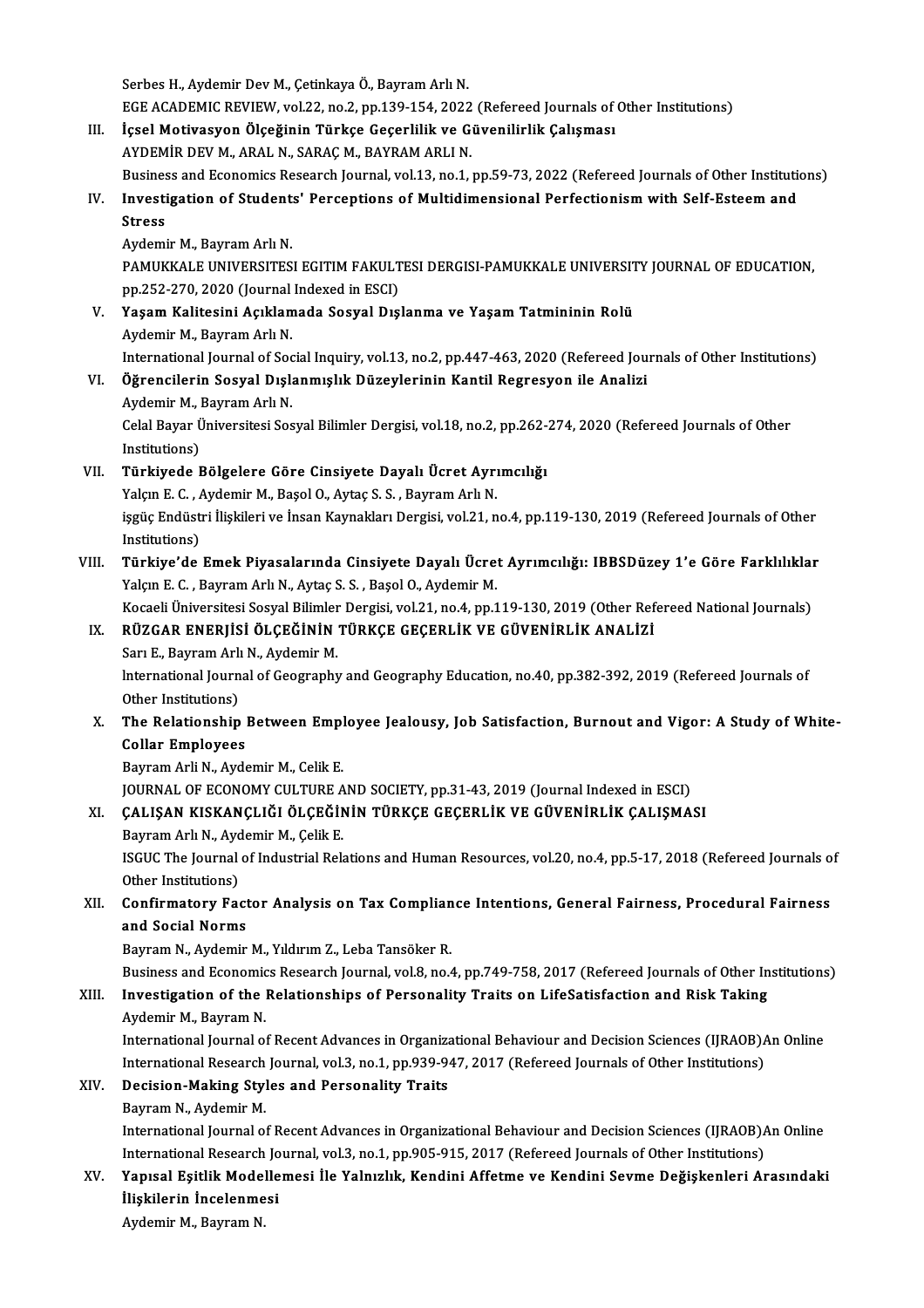Uludağ Üniversitesi İktisadi ve İdari Bilimler Fakültesi, vol.35, no.1, pp.81-88, 2016 (Other Refereed National<br>Journale) Uludağ Ün<br>Journals)

# Journals)<br>Books & Book Chapters

- ooks & Book Chapters<br>I. A Path Analysis of Learning Approaches, Personality Types and Self-Efficacy<br>Aydomir M. Payram Ark N A Path Analysis of Learn<br>Aydemir M., Bayram Arlı N.<br>İn: Advances in Econometri A Path Analysis of Learning Approaches, Personality Types and Self-Efficacy<br>Aydemir M., Bayram Arlı N.<br>in: Advances in Econometrics, Operational Research, Data Science and Actuarial Studies M. Kenan Terzioğlu Editor<br>Techni Aydemir M., Bayram Arlı N.<br>in: Advances in Econometrics, Operational Research, Data Science and Actuarial Studies M. Kenan Terzioğ<br>Techniques and Theories, M. Kenan Terzioğlu, Editor, Springer, London/Berlin , Chur, pp.285 in: Advances in Econometrics, Operational Research, Data Science and Actuaria<br>Techniques and Theories, M. Kenan Terzioğlu, Editor, Springer, London/Berlin<br>II. Loneliness At Work And Its Impact On Stress And Work Engagement
- Techniques and Theories, M. Kenan Terzi<br>Loneliness At Work And Its Impact C<br>AYDEMİR M., AKSOY F., BAYRAM ARLI N.<br>in: Besearsbes in Feanamics Feanametri. Loneliness At Work And Its Impact On Stress And Work Engagement<br>AYDEMİR M., AKSOY F., BAYRAM ARLI N.<br>in: Researches in Economics, Econometrics Finance, Hilal Yıldız, Ahmet Sedat Aybar, Editor, IJOPEC Pulication,<br>nn 147 152 AYDEMİR M., AKSO<br>in: Researches in E<br>pp.147-153, 2019<br>Study on Belativ In: Researches in Economics, Econometrics Finance, Hilal Yıldız, Ahmet Sedat Aybar, Editor, IJOPEC Pulication,<br>pp.147-153, 2019<br>III. Study on Relative Efficiency with Data Envelopment Analysis: Metropolitan Municipalities
- pp.147-153, 2019<br><mark>Study on Relative Effic</mark><br>AYDEMİR M., BAYRAM N.<br>in: Econometrice: Method Study on Relative Efficiency with Data Envelopment Analysis: Metropolitan Municipalit<br>AYDEMİR M., BAYRAM N.<br>in: Econometrics: Methods Applications, M. Kenan Terzioğlu, Editor, Gazi Kitabevi, pp.47-62, 2018<br>A Strugtural Equ

AYDEMİR M., BAYRAM N.<br>in: Econometrics: Methods Applications, M. Kenan Terzioğlı<br>IV. A Structural Equation Modelling of Life Satisfaction in: Econometrics: Method<br>A Structural Equation<br>BAYRAM N., AYDEMİR M.<br>in: Current Perepectives i A Structural Equation Modelling of Life Satisfaction<br>BAYRAM N., AYDEMİR M.<br>in: Current Perspectives in Social Sciences, Hasan Arslan, Mehmet Ali İçbay, Alina-Andreea Dragoescu, Editor,<br>International Association of Social S BAYRAM N., AYDEMİR M.<br>in: Current Perspectives in Social Sciences, Hasan Arslan, Mehmet Ali İçbay, Alina<br>International Association of Social Science Research (IASSR), pp.267-273, 2017

# International Association of Social Science Research (IASSR), pp.267-273, 2017<br>Refereed Congress / Symposium Publications in Proceedings

- efereed Congress / Symposium Publications in Proceedings<br>I. DİRENÇLİ KENT TASARIMINDA KATILIMCILIĞIN ROLÜ: TÜRKİYE'DE BELEDİYELER VE STK'LAR<br>ARASINDAKİ PAYDASLIK İLİSKİSİNİN ANALİZİ TOCA GÖNETCIST TASARIMINDA KATILIMCILIĞI<br>DİRENÇLİ KENT TASARIMINDA KATILIMCILIĞI<br>ARASINDAKİ PAYDAŞLIK İLİŞKİSİNİN ANALİZİ DİRENÇLİ KENT TASARIMINDA I<br>ARASINDAKİ PAYDAŞLIK İLİŞKİS<br>EROĞLU E., AYDEMİR DEV M., TAŞ S.<br>6. Ulucal Yaral Yönetimlar Samnazını ARASINDAKİ PAYDAŞLIK İLİŞKİSİNİN ANALİZİ<br>EROĞLU E., AYDEMİR DEV M., TAŞ S.<br>6. Ulusal Yerel Yönetimler Sempozyumu, 25 - 27 October 2021<br>Türkiye'de Belediyeler ve STK'ler Arasındaki Aktif Ketıl EROĞLU E., AYDEMİR DEV M., TAŞ S.<br>6. Ulusal Yerel Yönetimler Sempozyumu, 25 - 27 October 2021<br>II. Türkiye'de Belediyeler ve STK'lar Arasındaki Aktif Katılımcılığın Bütçe Etkinlik Algısı ile İlişkisinin<br>Analizi
- 6. Ulusa<br><mark>Türkiye</mark><br>Analizi Türkiye'de Belediyeler ve STK'lar Arasındaki Aktif Katılı:<br>Analizi<br>Eroğlu E., Aydemir Dev M., Tunç G., Gerçek A., Korlu R. K. , Taş S.<br>25 Uluelerenes Maliye Semnewnumu, Antalya Turkey 14, 17 O. Analizi<br>Eroğlu E., Aydemir Dev M., Tunç G., Gerçek A., Korlu R. K. , Taş S.<br>35. Uluslararası Maliye Sempozyumu, Antalya, Turkey, 14 - 17 October 2021, pp.1-20

Eroğlu E., Aydemir Dev M., Tunç G., Gerçek A., Korlu R. K. , Taş<br>35. Uluslararası Maliye Sempozyumu, Antalya, Turkey, 14 - 17<br>III. Work Engagement, Happiness and Loneliness at Work 35. Uluslararası Maliye Sem<br>Work Engagement, Happ<br>Aydemir M., Bayram Arlı N.<br>II. Business Organization Be

Aydemir M., Bayram Arlı N.<br>II. Business Organization Research Conference, İzmir, Turkey, 4 - 06 September 2019

# Aydemir M., Bayram Arlı N.<br>II. Business Organization Research Conference, İzmir, Turkey, 4 - 0<br>IV. Investigation of Factors Affecting Intercultural Sensitivity

**II. Business Organization Re<br>Investigation of Factors<br>Aydemir M., Bayram Arlı N.<br>II. International Conference** Aydemir M., Bayram Arlı N.<br>II. International Conference on Emprical Economics and Social Science, Balıkesir, Turkey, 20 - 22 June 2019 Aydemir M., Bayram Arlı N.<br>II. International Conference on Emprical Economics and Social Science, Balıkesir, Turkey, 20 - 22 J<br>V. Social Integration of Syrian Refugees: Some Insights from Call Detail Record Datasets<br>Payram

II. International Conference on Emprical Economics and S<br>Social Integration of Syrian Refugees: Some Insigh<br>Bayram Arlı N., Çavdur F., Aydemir M., Aksoy F., Sebatlı A.<br>DATA EOP PEEUCEES (DAP) CHALLENCE İstanbul Turk Social Integration of Syrian Refugees: Some Insights from Call Detail<br>Bayram Arlı N., Çavdur F., Aydemir M., Aksoy F., Sebatlı A.<br>DATA FOR REFUGEES (D4R) CHALLENGE, İstanbul, Turkey, 21 January 2019<br>İavültü, Kisiler Arası

- Bayram Arlı N., Çavdur F., Aydemir M., Aksoy F., Sebatlı A.<br>DATA FOR REFUGEES (D4R) CHALLENGE, İstanbul, Turkey, 21 January 2019<br>VI. İşyükü, Kişiler Arası Çatışma, İşten Ayrılma Eğilimi, İşte Yalnızlık, İşe İlişkin İyilik DATA FOR REFUGEES (D4R) CHALLENGE, İst<br>İşyükü, Kişiler Arası Çatışma, İşten Ayrılı<br>Tatmini Arasındaki İlişkilerin Yol Analizi<br>Bayram Arlı N. Aytas S. S. Aydamir M İşyükü, Kişiler Arası Çatışma, İşten<br>Tatmini Arasındaki İlişkilerin Yol *I*<br>Bayram Arlı N., Aytaç S. S. , Aydemir M.<br>International Conference on Emninical Tatmini Arasındaki İlişkilerin Yol Analizi<br>Bayram Arlı N., Aytaç S. S. , Aydemir M.<br>International Conference on Empirical Economics and Social Sciences (ICEESS'18), Balıkesir, Turkey, 27 - 28 June<br>2018 Bayra<br>Intern<br>2018<br>Self E International Conference on Empirical Economics and Social 2018<br>VII. Self-Esteem, Empathy and Jealous in the Workplace<br>Pouram Ark M. Audomin M. Aral N.
- 2018<br>VII. Self-Esteem, Empathy and Jealous in the Workplace<br>Bayram Arlı N., Aydemir M., Aral N. 38th International Academic Conference, Prague, Praha, Czech Republic, 11 - 14 June 2018
- VIII. Analysis of Factors Affecting Employee Job Satisfaction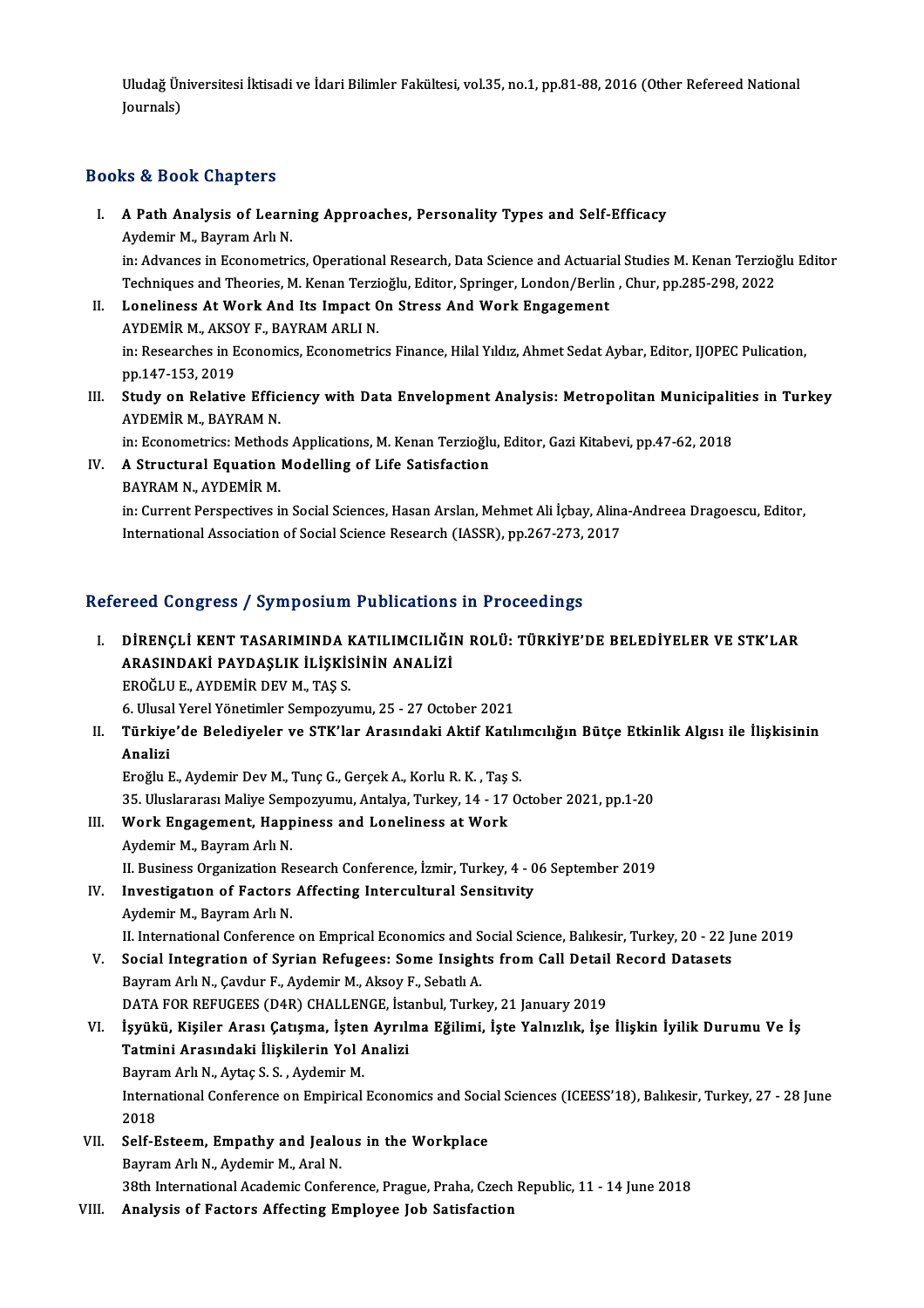|        | Aydemir M., Bayram Arlı N.                                                                                      |
|--------|-----------------------------------------------------------------------------------------------------------------|
|        | 38th International Academic Conference, Prague, Praha, Czech Republic, 11 - 14 June 2018                        |
| IX.    | Investigation of Customer Loyalty in Tourism                                                                    |
|        | Aral N., Aydemir M.                                                                                             |
|        | 38th International Academic Conference, Prague, Praha, Czech Republic, 11 - 14 June 2018                        |
| Х.     | Çalışan Kıskançlığı Ölçeğinin Türkçe Geçerlilik ve Güvenilirlik Çalışması                                       |
|        | BAYRAM N., AYDEMİR M., Çelik E.                                                                                 |
|        | International Conference on Social Sciences - ICOSS Cappadocia, Nevșehir, Turkey, 16 - 20 April 2018            |
| XI.    | Öğrencilerin Anksiyete, Stres ve Benlik Saygısı Üzerine Mükemmeliyetçiliğin Etkisi                              |
|        | Aydemir M., Bayram N.                                                                                           |
|        | International Conference on Social Sciences - ICOSS Cappadocia, Nevşehir, Turkey, 16 - 20 April 2018            |
|        | Tax Compliance Intentions and the Social Norms in Turkey                                                        |
| XII.   |                                                                                                                 |
|        | BAYRAM N., AYDEMİR M.<br>I. Uluslararası Sosyoloji ve Ekonomi Kongresi, 24 - 26 November 2017                   |
|        |                                                                                                                 |
| XIII.  | Yapısal Eşitlik Modellemsi ile Öz Yeterlilik, Kişilik Tipleri ve Öğrenme Yaklaşımları Arasındaki                |
|        | İlişkilerin İncelenmesi                                                                                         |
|        | AYDEMIR M., BAYRAM N.                                                                                           |
|        | 18. Ulusalararası Ekonometri Yöneylem Araştırması ve İstatistik Sempozyumu, 5 - 07 October 2017                 |
| XIV.   | Decision-Making Styles and Personality Traits                                                                   |
|        | BAYRAM N., AYDEMİR M.                                                                                           |
| XV.    | International Conferance on Multiple Academic Disciplines, 18 - 19 August 2017                                  |
|        | Investigation of the Relationships of Personality Traits on Life Satisfaction and Risk Taking                   |
|        | AYDEMİR M., BAYRAM N.                                                                                           |
|        | International Conferance on Multiple Academic Disciplines, 18 - 19 August 2017                                  |
| XVI.   | Predicting University Students' Depression and Anxiety Level by Their Personality Characteristics               |
|        | ARAL N., BAYRAM N., AYDEMİR M.                                                                                  |
|        | 12th International Conference on Social Sciences 19-20 May 2017 Amsterdam, 19 - 20 May 2017                     |
| XVII.  | Measuring and Evaluating the Financial Condition of the Municipalities in Turkey                                |
|        | Demirbaş T., Tümer Ö., Aydemir M.                                                                               |
| XVIII. | 32nd International Public Finance Conference, Antalya, Turkey, 10 - 14 May 2017                                 |
|        | Efficiency of the Metropolitan Municipalities in Turkey Using Data Envelopment Analysis                         |
|        | AYDEMIR M, BAYRAM N.                                                                                            |
|        | XII. European Conference on Social and Behavioral Sciences Catania, Sicily, Italy, 25 - 28 January 2017, pp.104 |
| XIX.   | A Structural Equation Modeling among Stress Fear of Negative Evaluation and Decision Making                     |
|        | <b>Styles</b>                                                                                                   |
|        | BAYRAM N., AYDEMİR M., ARAL N.                                                                                  |
|        | International Conference of Applied Business and Management (ICABM), 22 - 23 June 2016                          |
| XX.    | A Structural Equation Modeling About Life Satisfaction                                                          |
|        | BAYRAM N., AYDEMİR M.                                                                                           |
|        | IASSR, Sarajevo, Bosnia And Herzegovina, 19 - 22 May 2016                                                       |
| XXI.   | The Effect of The Decision Making Style on Faith in Intuition                                                   |
|        | AYDEMİR M., ARAL N.                                                                                             |
|        | X. European Conference on Social and Behavioral Sciences (19-22 May 2016, Sarajevo, Bosnia and Herzegovina),    |
|        | 19 - 22 May 2016                                                                                                |
| XXII.  | Determining the Variables that Affect of Loneliness of Universty Students with Structural Equation              |
|        | Modelling                                                                                                       |
|        | AYDEMIR M., BAYRAM N.                                                                                           |
|        | XVI th International Symposium on Econometrics, Operations Research and Statistics 2015, 7 - 09 May 2015        |
| XXIII. | Borsada İşlem Gören Gayrimenkul Yatırım Ortaklıklarının Mali Etkinlik Analizi                                   |
|        | AYDEMIR M., BAYRAM ARLI N.                                                                                      |
|        | Uludağ Üniversitesi IV. Bilgilendirme ve Ar-Ge Günleri, 11-13 Kasım 2014, Turkey, 11 - 13 November 2014         |